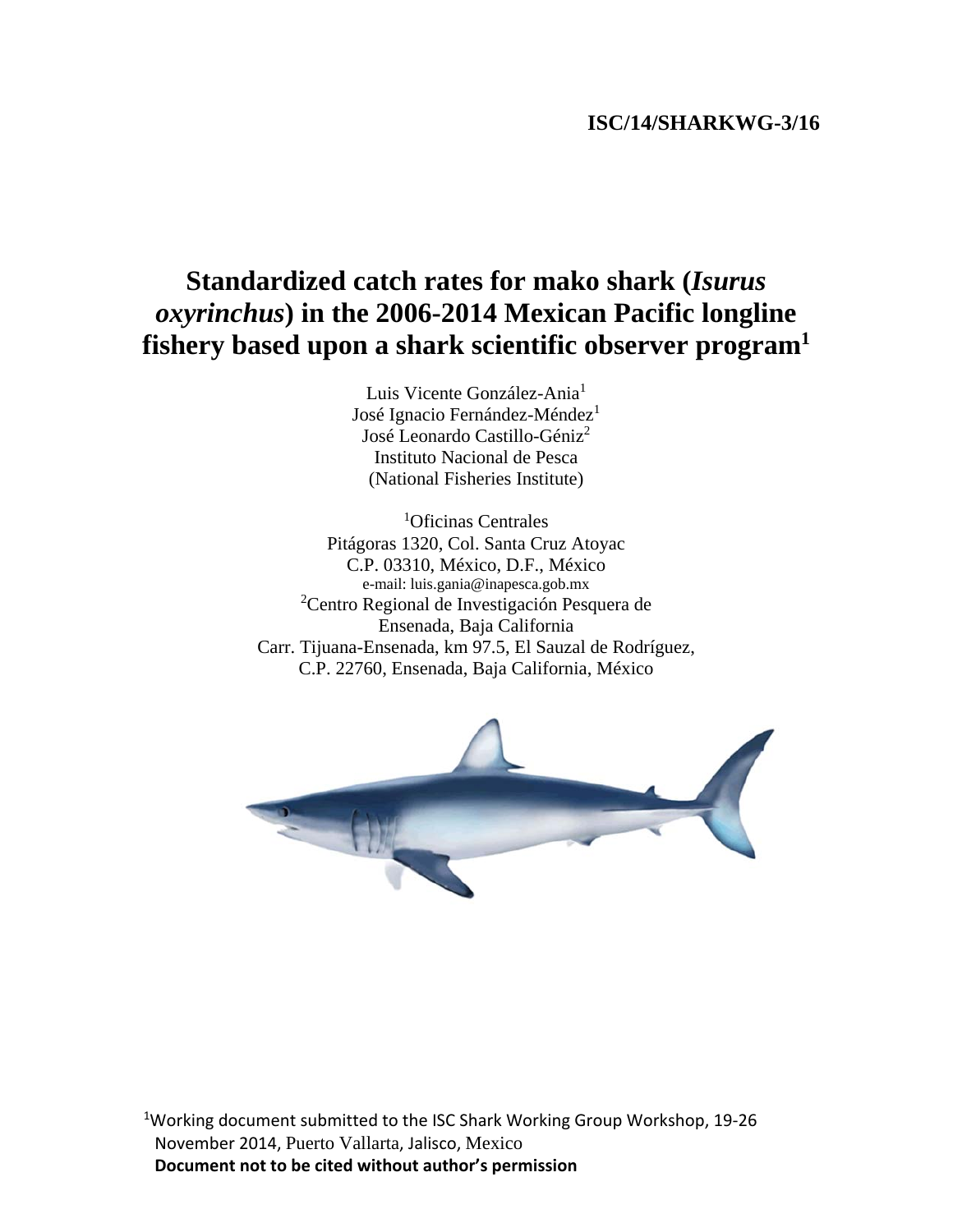#### **SUMMARY**

Abundance indices for mako shark (*Isurus oxyrinchus*) in the northwest Mexican Pacific for the period 2006‐2014 were estimated using data obtained through a pelagic longline observer program. Individual longline set catch per unit effort data, collected by scientific observers, were analyzed to assess effects of environmental factors such as sea surface temperature and time‐area factors. Standardized catch rates were estimated by applying two generalized linear models (GLMs). The first model (using a quasi‐binomial likelihood and a complementary log‐log link function) estimates the probability of a positive observation and the second one estimates the mean response for non‐zero observations, using a lognormal error distribution. Sea surface temperature, year, area fished and quarter were all significant factors included in the model.

#### **INTRODUCTION**

The driftnet fishery off the coast of southern California began in 1978, originally targeting the common thresher shark (*Alopias vulpinus*) and shortfin mako (*Isurus oxyrinchus*, locally known as bonito shark). Almost immediately swordfish (*Xiphias gladius*) became an important component of the catch. The early success of the fishery was attributed to the abundance of Pacific swordfish and pelagic sharks in coastal waters and popular consumer acceptance of both swordfish and sharks, together with lower operating expenses in comparison with the swordfish harpoon fishery (primarily due to greater fuel efficiency). Driftnet vessels landing swordfish in California numbered 173 in 1991, 169 in 1992, and 162 in 1993 (Holts and Sosa‐Nishizaki 1998).

Stimulated by the successful driftnet fishery in California, in 1986 a small fleet of driftnet vessels appeared in northern Baja California, Mexico. This fishery was stimulated both by the reduction in longline permits and by the local abundance of swordfish and other marketable by-catch products, including several species of large pelagic sharks. These vessels were fiberglass or steel built, with an overall length of 18‐25 m and a fish hold capacity of 50‐70 t. The number of vessels had grown to 20 by 1990, and to 31 by 1993 (Holts and Sosa‐Nishizaki 1998). These vessels operated out of Ensenada and were similar in design and size (18‐25 m) to the U.S. driftnet vessels, operating just 100 km to the north. The nets were similar in design to the U.S. drift nets, although they might be up to 4.5 km long, whereas U.S. nets were limited to 1 nm (1.8 km).

At the end of the 1990's decade, because of the high by‐catch of marine mammals and marine turtles in the operations of the driftnets, the Ensenada‐based swordfish fleet began a fishery gear transition to a more selective, pelagic longline.

The Mexican Official Standard NOM‐029‐PESC‐2006 banned driftnets in medium‐size vessels (10‐27 m length). By the end of 2009, all vessels switched to longline and the operational dynamics of the fleet changed drastically. Blue shark (*Prionace glauca*) and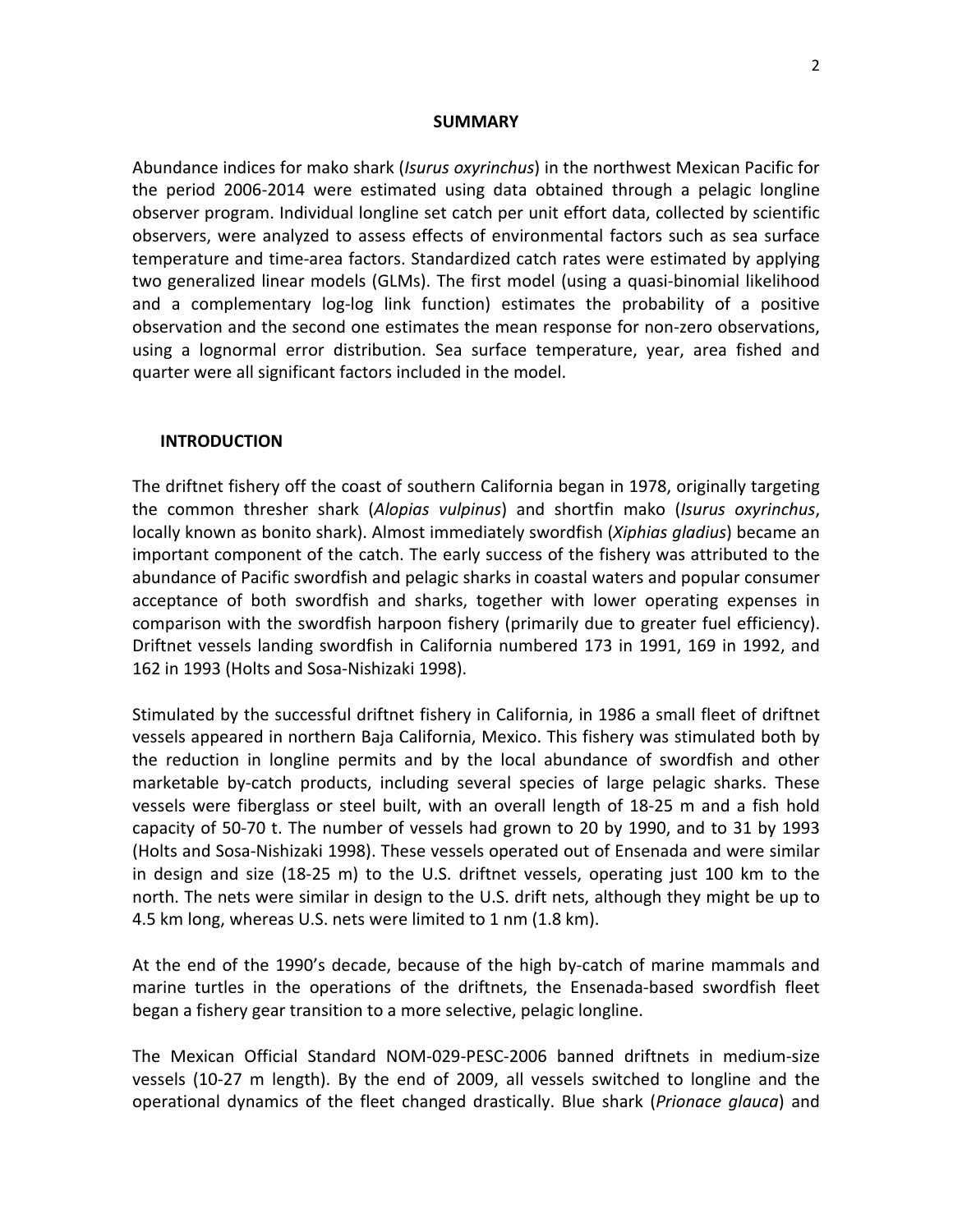shortfin mako became the most abundant catch in terms of numbers in the longline fishery along the west and south coast of the Baja California peninsula. In the last decade, the Mexican shark fisheries conducted by medium size commercial longliners from Ensenada, Baja California and particularly from Mazatlán, Sinaloa had expanded its fishery operations towards more oceanic waters in the Mexican Pacific Economic Exclusive Zone (EEZ).

## **Evolution of the catch**

Swordfish landings from Mexican driftnet vessels were first reported in 1986. They increased steadily to a high of 831 t in 1991, and averaged 535 t in 1988‐93. The low catch in 1993 forced some fishing vessels to look for alternate resources, including coastal and pelagic sharks, in the Gulf of California. The number of vessels operating driftnetting for swordfish in the first half of 1994 fell to 16 (Holts and Sosa‐Nishizaki 1998).The information recorded by the Federal Fisheries Delegation in Baja California for 1990‐1999 indicated an average catch per boat of 15.3 t and an average catch per trip of 2.73 t for the whole driftnet and longline fleet.

Recently, Corro‐Espinosa (unpublished data) conducted an analysis of the commercial logbooks from the Mazatlan longline fleet for years 2009‐2012. Corro‐Espinosa documented a total catch of 182,482 sharks from 11 species, caught in 8,447 sets. Blue shark (*P. glauca*) 64.6%, thresher (*A. vulpinus*) 9.4%, bigeye thresher (*A. superciliosus*) 9.3%, pelagic thresher (*A. pelagicus*) 7.7% and mako (*I. oxyrinchus*) 1.7% were the most frequently caught pelagic sharks. With a similar approach, Ortega‐Salgado *et al.* (unpublished data) examined the commercial logbooks of 124 fishery trips and 1,404 longline sets from the swordfish and shark fleet of Ensenada conducted during 2001‐2013. The logbooks reported a capture of 42,814 sharks belonging to six shark species, with blue (86.5%), mako (11.9%) and thresher (0.73%) sharks being the most abundant species.

## **Mexican shark fishery scientific observer program**

The shark scientific observer program (SSOP) was established in August 2006 by the Fisheries and Aquaculture Commission (CONAPESCA), in offshore and pelagic waters of the Mexican Pacific, on a voluntary basis, as established in the Shark and Ray Responsible Fisheries Mexican Official Standard NOM‐029‐PESC‐2006. The SSOP was designed by Mexico's National Fisheries Institute (INAPESCA) and implemented by the National Research Trust for the National Program for Tuna Utilization and Dolphin Protection and Other Programs Related to Protected Aquatic Species (FIDEMAR).

The shark scientific observers, trained by INAPESCA shark biologists and technicians, record numerical catches by species and operational details (e.g. time, geographical position, number of sets per trip, number of hooks per set, setting times, target species, bait type),recording catch and by‐catch composition and catch trends of species caught by shark vessels. They also collect biometric (size and sex) and biological data (maturity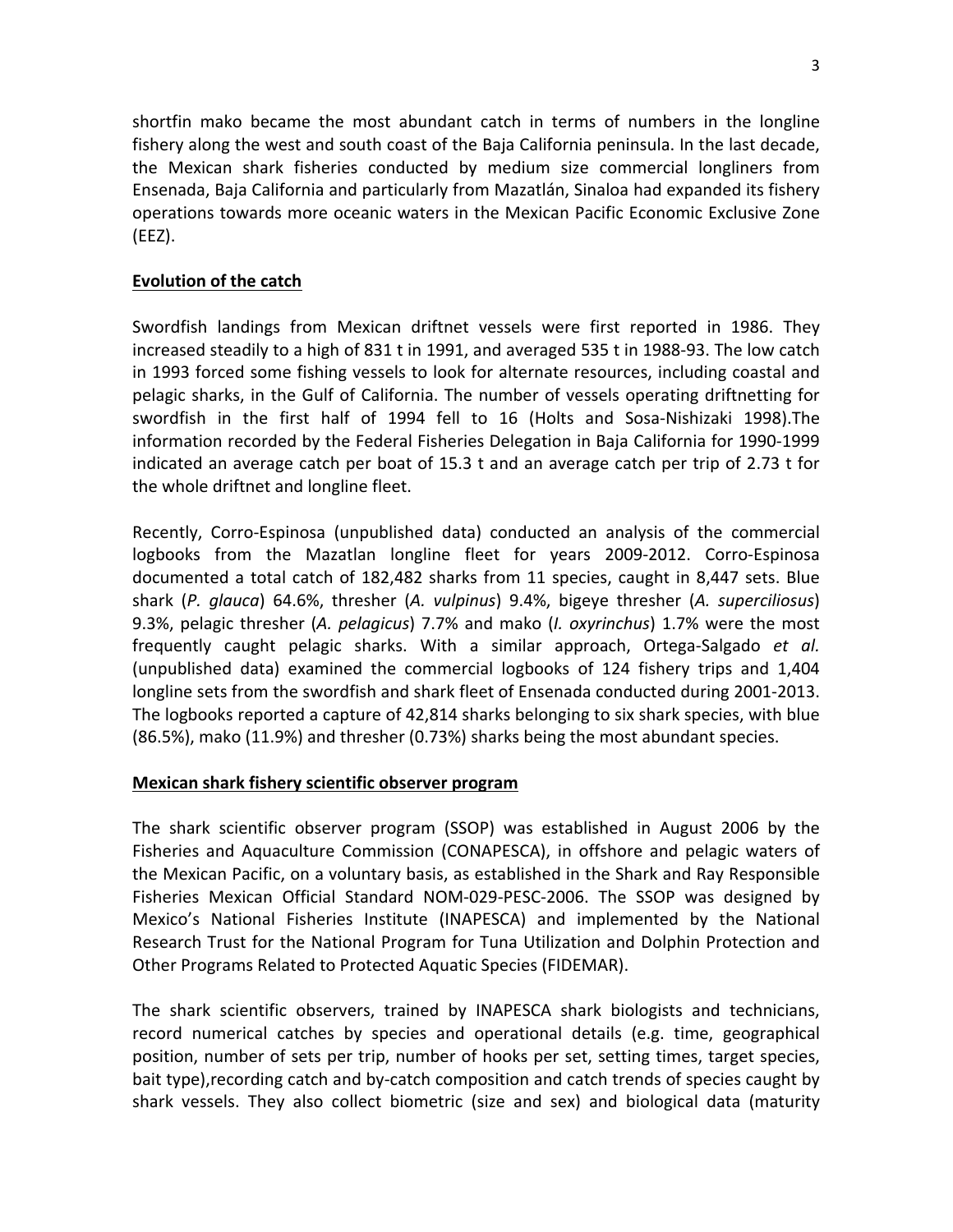stage) of shark **target** species. INAPESCA is responsible for analyzing data generated by the SSOP.

The sampling coverage of fishing trips by the SSOP has been very variable, with a maximum of 20% in 2007 and a minimum of 1% in 2012 (see details in working paper ISC/14/SHARKWG‐3/02 entitled "Catch data for shortfin mako shark reported by fishery observers from Mexican shark longline and driftnet fisheries in the North Pacific in 2006‐ 2014" by Castillo‐Géniz *et al.*, this meeting).

## **Catch composition**

In the period 2006‐2014 sharks comprised 94.3% and 97.4% of the catch in longline and driftnet sets, respectively. Shark catch from all fleets with both fishery gears included 32 species from eight families and five orders. Longline shark catch composition was made up by brown smoothhound (*Mustelus henlei*, 42.5%), blue shark (*P.glauca,* 33.9%) and angel shark (*Squatina californica*, 5.4%), with mako shark (*I. oxyrinchus*) accounting for 1.6%. The dominance of *M. henlei* in the observed total longline sets was the result of catches obtained in the upper Gulf of California by a fleet based in Puerto Peñasco, Sonora.

Driftnet shark catch was made up by 23 shark species from 7 families and 4 orders, with *S. californica* (26.1%), *M. henlei* (26.0%) and the Pacific sharpnose shark *Rhizoprionodon longurio* (19.7%) being the most abundant. Mako accounted for 4.2% in total driftnet catches (see details in working paper ISC/14/SHARKWG‐3/02 entitled "Catch data for shortfin mako shark reported by fishery observers from Mexican shark longline and driftnet fisheries in the North Pacific in 2006‐2014" by Castillo‐Géniz *et al.*, this meeting).

Longline and driftnet catches also included 10 species of genus *Carcharhinus*.

## **Catch rate standardization**

The primary indices of abundance for many of the world's valuable and vulnerable species are based on catch and effort. These indices, however, should be used with care because changes over space and time in catch rates can occur because of factors other than real changes in abundance (Gavaris 1980, Walters 2003, Maunder and Punt 2004, Haggarty and King 2006, Campbell 2015). Nominal catch rates obtained from fishery statistics or observer programs require standardization to correct for the effect of factors not related to regional fish abundance but assumed to affect fish availability and vulnerability, usually by using statistical regression methods (Bigelow *et al.*1999, Ortiz and Arocha 2004).

Generalized Linear Models (GLM, Nelder and Wedderburn 1972, McCullagh and Nelder 1989) are the most common method for standardizing catch and effort data and their use has become standard practice because this approach allows identification of the factors that influence catch rates and calculation of standardized abundance indices, through the estimation of the year effect (Goñi *et al.* 1999, Maunder and Punt 2004, Brodziak and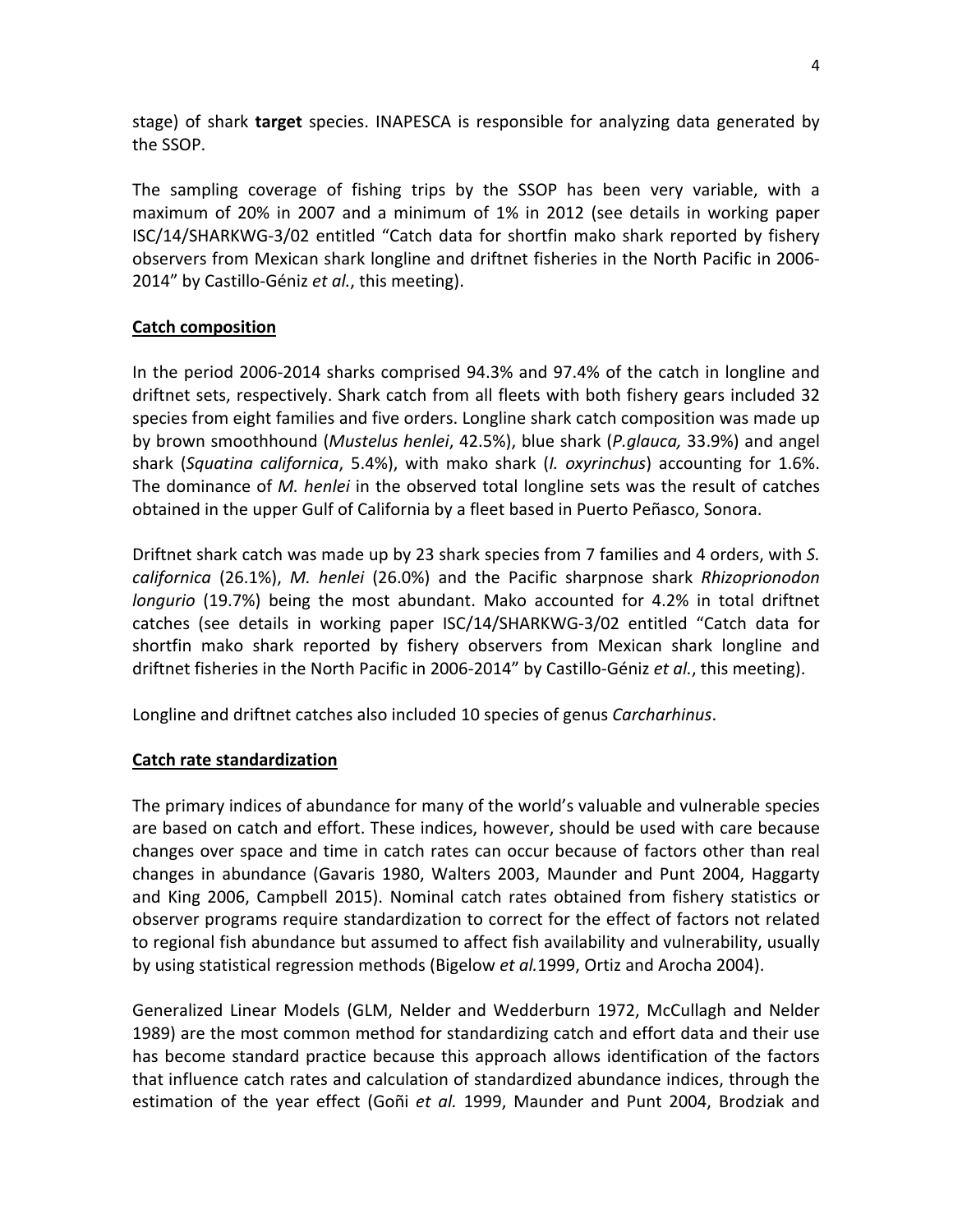Walsh 2013). GLMs are defined mainly by the statistical distribution for the response variable (in this case, catch rate) and the relationship of a linear combination of a set of explanatory variables with the expected value of the response variable. Its use is based upon the assumption that the relationship between a function of the expected value of the response variable and the explanatory variables is linear. A variety of error distributions of catch rate data have been assumed in GLM analyses (Lo *et al.* 1992, Bigelow *et al.* 1999, Punt *et al.* 2000, Goñi *et al.* 2004, Maunder and Punt 2004).

For non‐target species, catches are relatively unusual (in many records catch is zero, even though effort is recorded to be non‐zero) and catch and effort data are often characterized by left‐skewed distributions, with a high proportion of zero catches, and few observations with high catch rates that resemble the distributions of highly aggregated species. The presence of a high proportion of zeros can invalidate the assumptions of the analysis and make inferences based on them dubious. The presence of zeros can also result in computational difficulties, as the logarithm of zero is undefined (Maunder and Punt 2004, Ortiz and Arocha 2004).

Alternatives to deal with this kind of data can include using zero‐inflated models (Minami *et al.* 2007, Zuur *et al.* 2009), models based on the Tweedie distribution (Tweedie 1984, Shono 2008), or modeling separately the probability of obtaining a positive catch and the catch rate, given that the catch is non‐zero, using a standard distribution defined for positive values (Pennington 1983, as proposed by Lo *et al.*1992). The probability of obtaining a positive observation is usually modeled using the binomial distribution (Stefánsson 1996, Maunder and Punt 2004), with logit or probit link when assuming approximately an equal number of zeros and ones (positive observations) or complementary log‐log (c log‐log) when there is a predominance of negative or positive observations (Myers et al. 2002, Zuur et al. 2009). A variety of distributions could be used to model the catch rate given that it is non‐zero (Dick 2004). Most commonly selected distributions are the log‐normal (Brown 1998**,** Porter *et al.* 2003), Gamma (Punt *et al.* 2000), Poisson (Ortiz and Arocha 2004), negative binomial (Punt *et al.* 2000) and inverse gaussian (Walker *et al.* 2012). The final index of abundance is the product of the back transformed year effects from the two GLMs (Lo *et al.* 1992, Stefánsson 1996).

## **MATERIAL AND METHODS**

This study is focused on the longline component of the shark fishery with medium size vessels in the northwest region of the Mexican Pacific. Driftnet operations were banned in 2009, while longline fishing has prevailed through the years of operation of the scientific observer program, so the longline time series June 2006‐April 2014 is complete. In particular, only data from the Ensenada longline fleet were used in the analysis, as it is the one with better observer coverage within the main mako shark distribution area in the Mexican Pacific. In this first stage, many zero-catch data –belonging to fleets operating outside this area or scarcely sampled– were excluded from the analysis. Then, data were subjected to a preliminary analysis, looking for missing values, incomplete information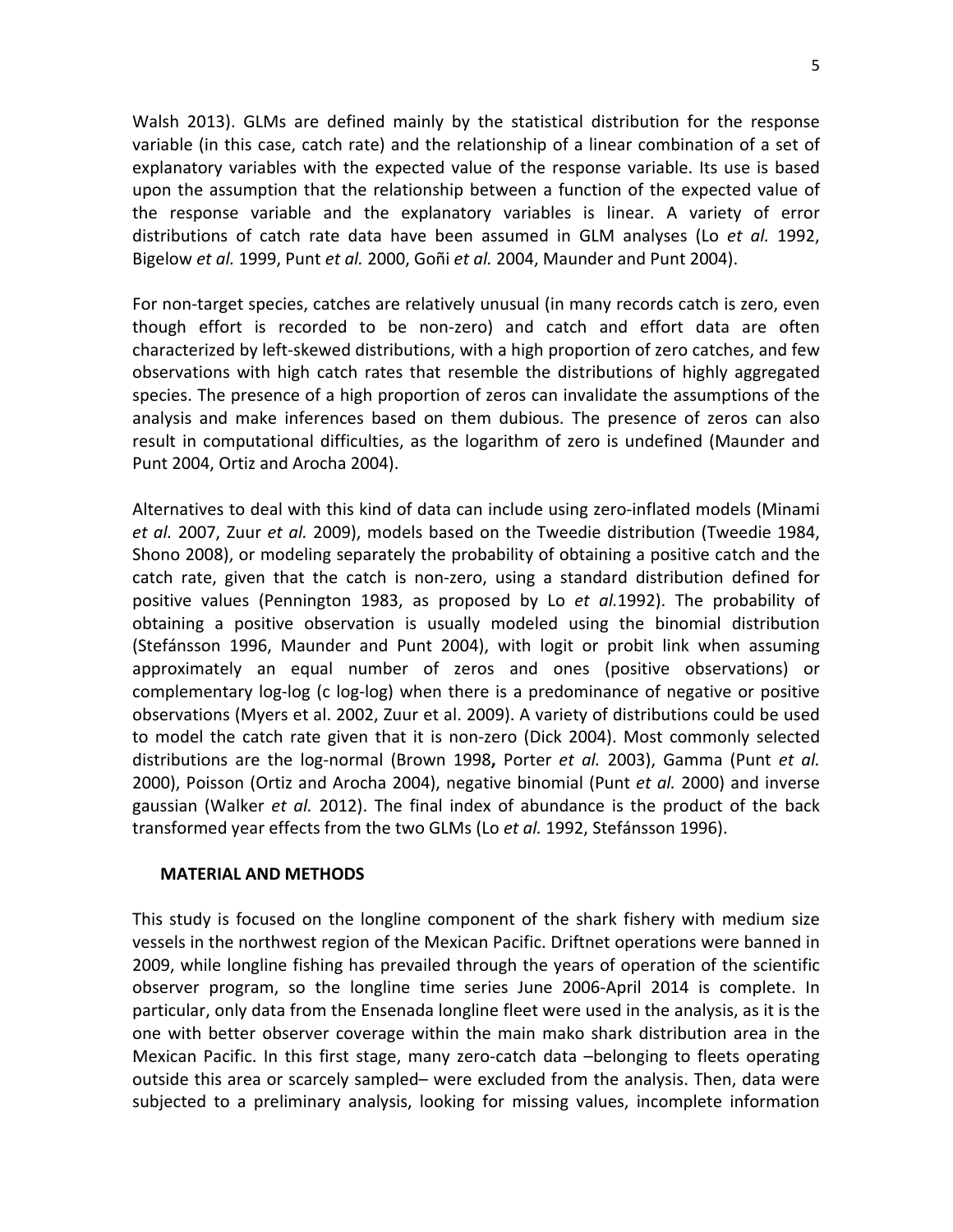and inconsistencies. In this way, from an initial total of 8,389 longline sets, just 1,145 sets were retained to be used in the analysis. The proportion of zero-catch sets in this subsample was 41.5%, pointing to the use of a two-part, Delta model for the analysis, with a c log‐log link for the binomial GLM.

After an initial exploratory analysis, factors which were considered as having a possible influence on the RESPONSE variables of the binomial or lognormal models (catch probability or logarithm of catch rate as number of makos per 100 hooks, respectively) were selected for the analyses, like mean sea surface temperature (MEANTEMP as a twolevel factor) and time‐area factors such as YEAR, QUARTER and fishing area (ZONE). Mean sea surface temperature (MEANTEMP) was calculated for each set as the average of temperature data measured *in situ,* at the beginning and the end of both gear setting and retrieval. MEANTEMP levels were defined as LOW (<=18.5°C), and HIGH (>18.5°C), on the basis of the mean sea surface temperature in which all validated sets of the Ensenada fleet were performed, and matching approximately the lower limit of the preferential range (18‐21°C) of sea surface temperatures for shortfin makos (Castro 2011). Two fishing areas (ZONE) were defined as NORTH (>27° LN) and SOUTH (<=27° LN), based upon the central latitude of the fishing area (Figure 1). Catch probability and catch rates were modeled as a function of these factors.

Standardized indices of relative abundance of mako shark were developed based on two generalized linear models (GLMs). The first model estimates the probability of a positive observation using a quasi‐binomial likelihood to model any potential overdispersion, and a complementary log‐log (c log‐log) link function. The second model (the "positive" model) estimates the mean response for those non‐zero observations, assuming that the error distribution is (in this case) lognormal. The final index is the product of the back‐ transformed year effects from the two GLMs. The analyses were performed using the R language/environment version 3.0.1 (R Core Team 2013). The Delta model was set with the Delta‐GLM function from SEDAR (2006).

The predictor variables QUARTER, MEANTEMP and ZONE were included initially in both GLM models as a set of direct effects and their two‐way interactions. Although we are conscious that inter annual variations in spatial or temporal patterns could occur (*v. gr.* the species and/or effort distribution, seasonal changes in temperature or other factors among years), we preferred not including interactions involving the factor YEAR at this stage of the analysis with fixed effects models. Including interactions involving the factor YEAR, as well as treating it as a random factor by using Generalized Linear Mixed Effects Models (GLMMs) as suggested by Maunder and Punt 2004 and Campbell 2015, could be considered at later stages of the analysis.

The formula of the maximum (initial) models was:

RESPONSE ~ YEAR + QUARTER + MEANTEMP + ZONE + QUARTER:MEANTEMP + QUARTER:ZONE + MEANTEMP:ZONE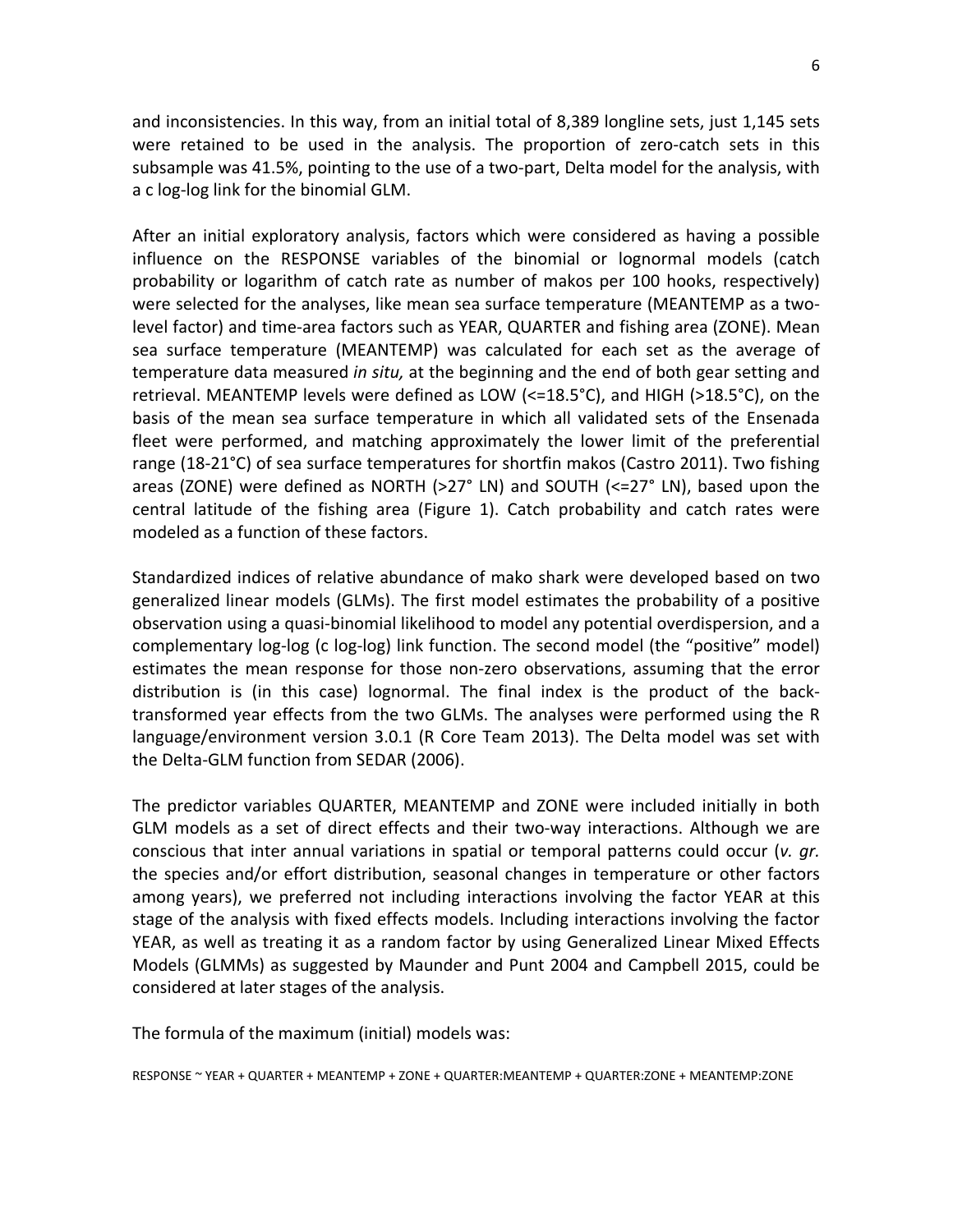They were assessed through tests of hypothesis to assay each potential term one at a time, using deletion tests in order to prevent the potential effects of colinearities, as described by Crawley (2009). The effect of the term was determined to be significant at least at the alpha =  $0.05$  level based on an F test for both the quasi-binomial and lognormal GLM models. A weight vector based on the annual variances of nominal catch rates was also included in the positive model (lognormal), to indicate that the catch rates of different years have different dispersions, with the values in the vector of annual weights being inversely proportional to the dispersions (i.e., observations in the year with the least variance in catch rates has weight  $= 1$ ). Standard errors and coefficients of variation for the standardized abundance indices were estimated with a jackknife routine.

## **RESULTS AND DISCUSSION**

The quasi-binomial GLM presented a very small over dispersion (dispersion parameter  $=$ 1.020). The results of the tests of hypothesis (deletion tests) of the factors and interactions included in the quasi‐binomial GLM, are shown in Table 1. The minimum adequate (final) model was:

RESPONSE ~ YEAR + QUARTER + MEANTEMP + ZONE + QUARTER:MEANTEMP + QUARTER:ZONE

The results of the tests of hypothesis (deletion tests) of the factors included in the positive GLM of the lognormal model are shown in Table 2. The final model was:

RESPONSE ~ YEAR + QUARTER + MEANTEMP + ZONE + QUARTER:MEANTEMP

The results of the relative abundance analyses for shortfin mako (2006‐2014) from the delta‐lognormal model are shown in Table 3. Figure 2 shows the quasi‐binomial index, together with the positive and combined indices. Table 4 and Figure 3 show the estimated values of the relative index of the combined model and their 95% confidence intervals.

Figure 4 shows the residuals of the quasi-binomial (right) and log normal (left) GLMs as well as the marginal‐model plots for each factor. The residuals for the log normal GLM are close to normal. The pattern of the residuals of the quasi‐binomial GLM, although close to the plot's central line, show a clear two-bands pattern that is typical of the models with a binary response as their residuals are not asymptotically normal (Christensen 1997, Zuur *et al.* 2009). Diagnostic plots showed good agreement with model assumptions and there were no clear systematic patterns in the residuals.

Spatial‐temporal heterogeneity in the marine environment is believed to greatly affect the biology, dynamics, and availability of fish stocks, as well as their vulnerability to fishing gear, thus introducing a source of variability in nominal catch rates (Bigelow *et al.* 1999).

Sea surface temperature is one of the most important physical factors because it modifies the geographical and vertical aggregation patterns of fishes, through its effect on feeding,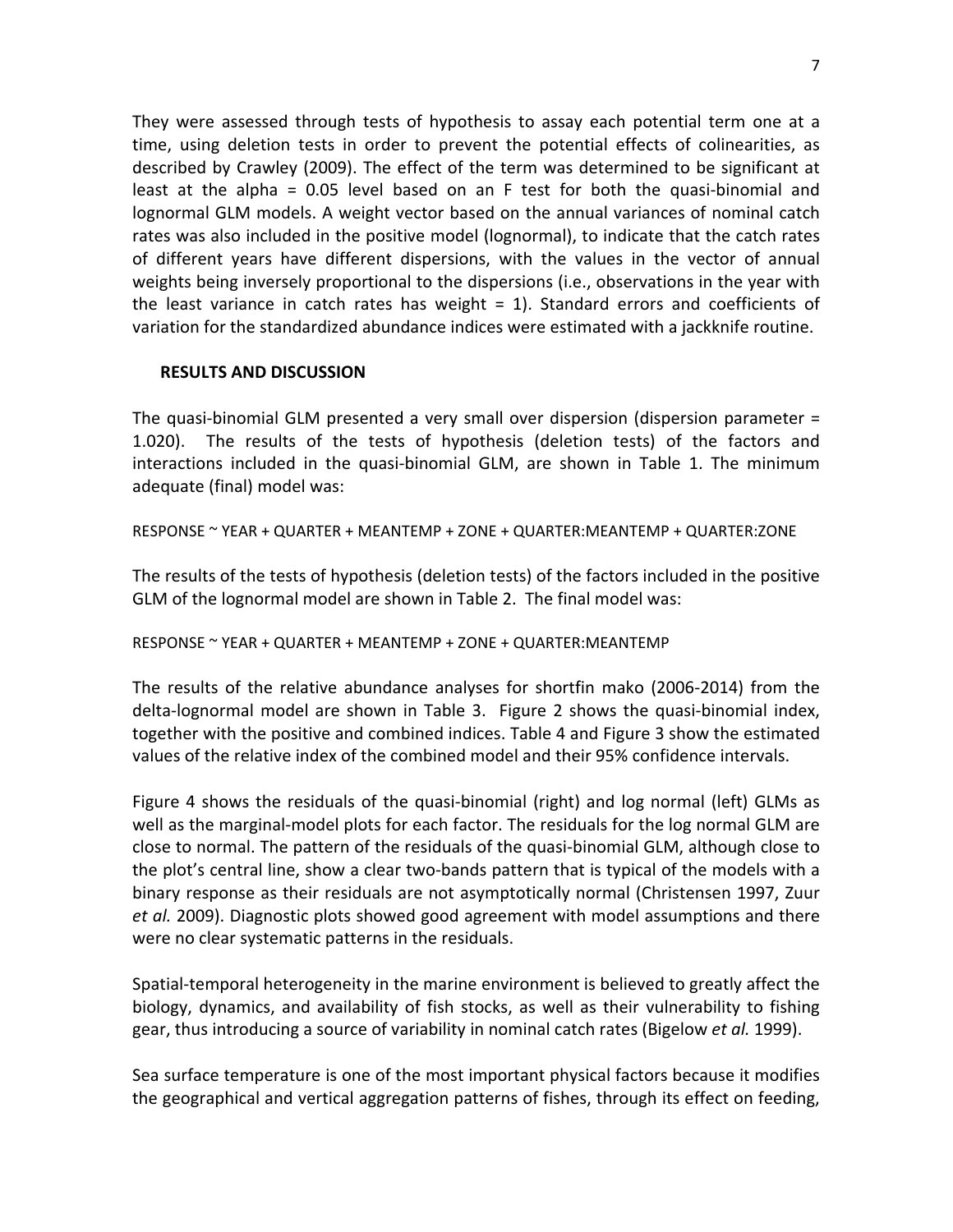reproductive and migratory behavior, and body thermoregulation (Fonteneau 1998).The importance of sea surface temperature as an explanatory variable in the present analysis points to the potential utility of exploring other possible relationships between probability of catch or catch rate and mesoscale oceanic features by including thermal gradients in the model. Detection of a stronger relationship between probability of catch and the quarter\*temperature interaction was due –at least in part– to the space‐time microscale approach used.

It is possible, however, that the relationships found between probability of catch or catch rate and temperature may not only be due to specific temperature preferences by mako shark, especially because most of the sets analyzed occurred in waters with surface temperatures below 28°C, considered to be the thermal maximum for the distribution of this species (Castro 2011). The interaction between the factors QUARTER and MEANTEMP could be explained in terms of seasonal temperature variations that could affect the spatial distribution of the species. Similarly, the interaction between the factors QUARTER and ZONE could involve a spatial component in those variations (*v.gr.* one zone having a seasonal pattern different from the other one).

It is possible that the biggest inter-annual differences observed in the abundance index result, at least in part, from inter-annual differences in sample sizes. Taking into account the uncertainty, the results of this analysis point at the abundance index trends being close to stability in the analyzed period.

Variability in probability of catch or nominal catch rates can also be related to other physical, chemical, and biological processes or factors in the ocean (e.g. water transparency, circulation patterns, frontal zones, salinity, plankton, nekton), which together with temperature define the identity, structure, and interaction of water masses and can affect the availability of potential prey and the capture efficiency of predatory fishes (Laurs *et al.* 1984, Bigelow *et al.*1999). Fishery‐related factors like hook size and type, fishing depth or bait type were not included in this analysis, as data on these factors were not available in the data set we used but could be available in the observer data base. Other factors, like moon phase during the fishing set or distance from the coast, that could be included in a more detailed analysis, were not considered at this stage due to time constraints.

The present study represents the first attempt to merge fishery and environmental information from the distribution range of the shortfin mako in the Mexican Pacific, estimate the best available relative abundance indices, and model recent trends in CPUE. Results may be improved by adding other predictor variables to the model, extending the time series, and taking into account the size‐age structure and sex of the catches. Variable transformation and use of generalized additive models (GAMs) may also increase the explanatory power of the model, due to the likely nonlinearity of many of the functional relationships between probability of catch or catch rate and the predictor variables.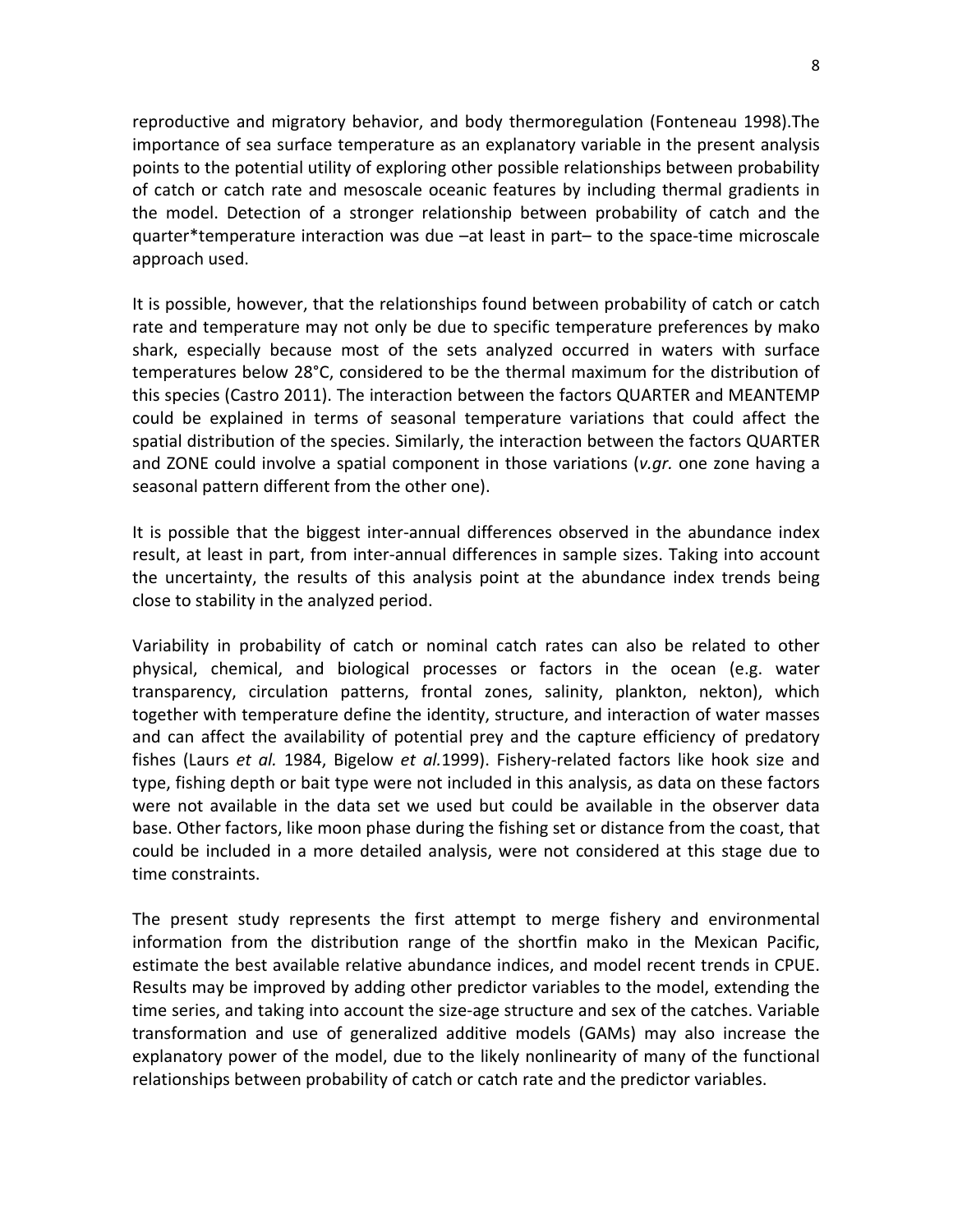#### **REFERENCES**

- Bigelow, K.A., C.H. Boggs, X. He. 1999. Environmental effects on swordfish and blue shark catch rates in the US North Pacific longline fishery. Fish. Oceanogr. 8 (3), 178–198.
- Brodziak, J., W.A. Walsh. 2013. Model selection and multimodel inference for standardizing catch rates of bycatch species: a case study of oceanic whitetip shark in the Hawaii‐based longline fishery. Can. J. Fish. Aquat. Sci. 70, 1723–1740.
- Brown, C.A. 1998. Standardized catch rates for yellowfin tuna (*Thunnus albacares*) and bigeye tuna (*Thunnus obesus*) in the Virginia ‐ Massachusetts (U.S.) rod and reel fishery. Int. Comm. Conserv. Atl. Tunas, Col. Vol. Sci. Pap. 49(3), 357–369.
- Campbell, R.A. 2015. Constructing stock abundance indices from catch and effort data: Some nuts and bolts. Fisheries Research 161, 109–130.
- Castro, J.I. 2011. The sharks of North America. Oxford University Press. 613 p.
- Christensen, R. 1997. Log‐linear models and logistic regression. Springer. 483 p.

Crawley, M. 2007. The R Book. John Wiley & Sons. England. 942p.

- Dick, E.J. 2004. Beyond 'lognormal versus gamma': discrimination among error distributions for generalized linear models. Fisheries Research 70, 351–366.
- Fonteneau, A. 1998. Introduction aux problèmes des relations thons‐environnement dans l'Atlantique. Int. Comm. Conserv. Atl. Tunas, Col. Vol. Sci. Pap. 50(1), 275–317.
- Gavaris, S. 1980. Use of a multiplicative model to estimate catch rate and effort from commercial data. Can. J. Fish. Aquat. Sci. 37, 2272–2275.
- Haggarty, D.R., J.R. King. 2006. CPUE as an index of relative abundance for nearshore reef fishes. Fisheries Research 81, 89–93.
- Goñi, R., F. Alvarez, S. Adlerstein. 1999. Application of generalized linear modeling to catch rate analysis of Western Mediterranean fisheries: the Castellón trawl fleet as a case study. Fisheries Research 42, 291–302.
- Holts, D.B., O. Sosa‐Nishizaki. 1998. Swordfish, *Xiphias gladius*, fisheries of the Eastern North Pacific Ocean. *In*: Barrett, I., O. Sosa‐Nishizaki, N. Bartoo (eds.), Biology and fisheries of swordfish, *Xiphia gladius,* 63‐76. U.S. Dep. Commer., NOAA Technical Report NMFS, 142.
- Laurs, R.M., P.C. Fiedler, D.R. Montgomery. 1984. Albacore tuna catch distributions relative to environmental features observed from satellites. Deep‐Sea Research 31(9), 1085–1099.
- Lo, N.C.H., L.D. Jacobson, J.L. Squire. 1992. Indices of relative abundance from fish spotter data based on delta‐lognormal models. Can. J. Fish. Aquat. Sci. 49, 2515–2526.
- Maunder, M.N., A.E. Punt. 2004. Standardizing catch and effort data: a review of recent approaches. Fisheries Research 70, 141–159.
- McCullagh, P., J.A. Nelder. 1989. Generalized Linear Models, 2nd ed. Chapman and Hall, London. 511 p.
- Minami, M., C.E. Lennert‐Cody, W. Gaoc, M. Romàn‐Verdesoto.2007.Modeling shark bycatch: The zero‐inflated negative binomial regression model with smoothing. Fisheries Research 84, 210–221.
- Myers, R.H., D.C. Montgomery, G.G. Vining, T.J. Robinson. 2002. Generalized linear models with applications in engineering and the sciences. John Wiley & Sons. 496 p.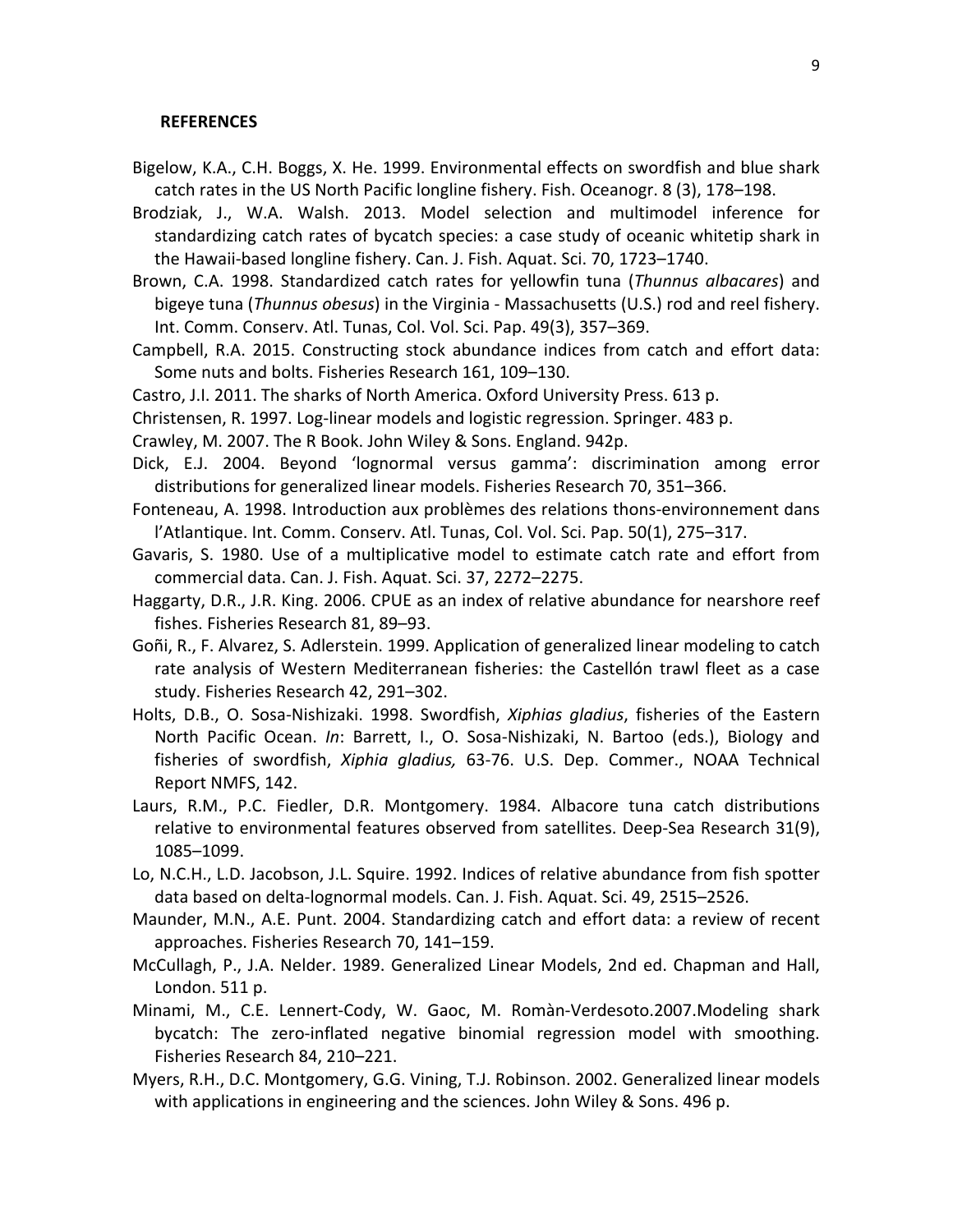- Nelder, J.A., R.W.M. Wedderburn. 1972. Generalized linear models. Journal of the Royal Statistical Society, Series A 135, 370–384.
- Ortiz, M., F. Arocha. 2004. Alternative error distribution models for standardization of catch rates of non‐target species from a pelagic longline fishery: billfish species in the Venezuelan tuna longline fishery. Fisheries Research 70, 275–297.
- Pennington, M. 1983. Efficient Estimators of Abundance, for Fish and Plankton Surveys. Biometrics 39 (1), 281–286.
- Porter, J.M., M.Ortiz, S.D. Paul. 2003. Updated standardized CPUE indices for Canadian bluefin tuna fisheries based on commercial catch rates. ICCAT Col. Vol. Sci. Pap. 55 (3), 1005–1018.
- Punt, A.E., T.I. Walker, B.L. Taylor, F. Pribac. 2000. Standardization of catch and effort data in a spatially‐structured shark fishery. Fisheries Research 45, 129–145.
- R Core Team. 2013. R: A language and environment for statistical computing. R Foundation for Statistical Computing, Vienna, Austria. URL http://www.R-project.org/.
- SEDAR (Southeast Data, Assessment and Review). 2006. User's Guide: Delta‐GLM function for the R language/environment (Version 1.7.2, revised 07‐06‐2006). SEDAR 17‐RD16. Miami, FL.
- Shono, H. 2008. Application of the Tweedie distribution to zero‐catch data in CPUE analysis. Fisheries Research 93, 154–162.
- Stefánsson, G. 1996. Analysis of groundfish survey abundance data: combining the GLM and delta approaches. ICES J. Mar. Sci. 53, 577–588.
- Tweedie, M.C K. 1984. An Index which Distinguishes between Some Important Exponential Families. *In*: Ghosh, J.K. and J. Roy (Eds.), Statistics: Applications and New Directions. Proceedings of the Indian Statistical Golden Jubilee International Conference. Indian Statistical Institute, 579–604.
- Walker, T.I., K. Giri, F.I. Trinnie, D.J. Reilly. 2012. CPUE data screening, selection and standardisation for stock assessment of southern rock lobster (*Jasus edwardsii*) in Victoria. Victorian Rock Lobster Resource Assessment Group, Meeting 7 (8 March 2012).
- Walters, C. 2003. Folly and fantasy in the analysis of spatial catch rate data. Can. J.Fish. Aquat. Sci. 60, 1433–1436.
- Zuur, A.F., E.N. Leno, N.J. Walker, A.A. Saveliev, G.M. Smith. 2009. Mixed Effects Models and Extensions in Ecology with R. Springer. 574 p.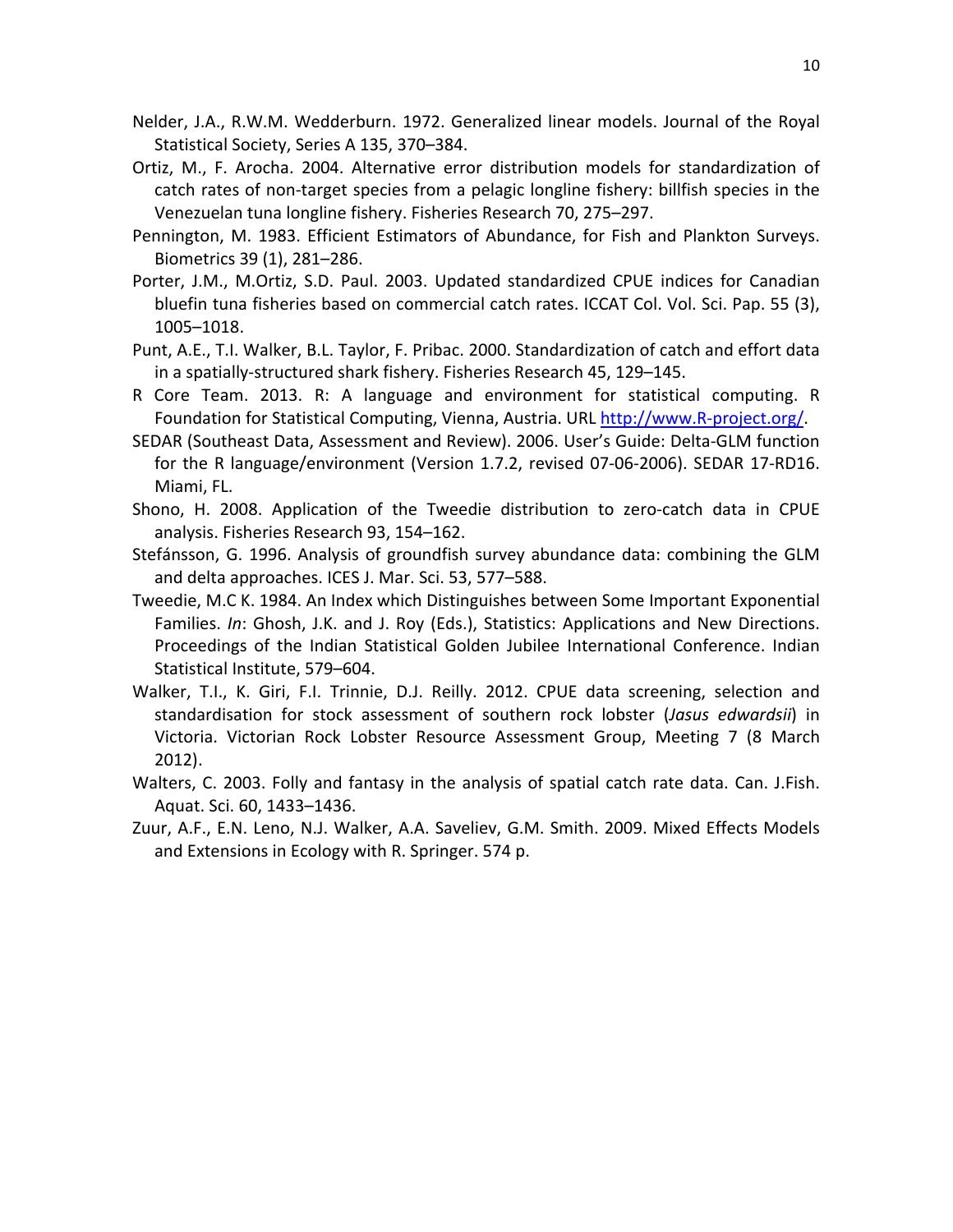# **Table 1.‐Deletion tests for the quasi‐binomial GLM model1 .**

```
> ModQBin2 <- update(ModQBin1, \sim . -QUARTER: MEANTEMP)
>anova(ModQBin1, ModQBin2, test= "F") 
Analysis of Deviance Table 
Model 1: RESPONSE ~ YEAR + QUARTER + MEANTEMP + ZONE + QUARTER: MEANTEMP +
QUARTER: ZONE + MEANTEMP: ZONE
Model 2: RESPONSE ~ YEAR + QUARTER + MEANTEMP + ZONE + QUARTER: ZONE
   MEANTEMP: ZONE
Resid. DfResid. Dev Df Deviance F Pr(>F)<br>1 1124 1379.9
1 1124 1379.9<br>2 1127 1394.4
                    1394.4 -3 -14.512 4.7481 0.002694 **
--- 
Signif. codes: 0 '***' 0.001 '**' 0.01 '*' 0.05 '.' 0.1 ' ' 1 
>>> ModQBin2 <- update(ModQBin1, . ~ . -QUARTER:ZONE) 
>>anova(ModQBin1, ModQBin2, test= "F") 
Analysis of Deviance Table 
Model 1: RESPONSE ~ YEAR + QUARTER + MEANTEMP + ZONE + QUARTER: MEANTEMP +
QUARTER: ZONE + MEANTEMP: ZONE
Model 2: RESPONSE ~ YEAR + QUARTER + MEANTEMP + ZONE + QUARTER:MEANTEMP + 
MEANTEMP: ZONE
Resid. DfResid. Dev Df Deviance F = Pr(>=F)<br>1 1124 1379 9
\begin{array}{@{}c@{\hspace{1em}}c@{\hspace{1em}}c@{\hspace{1em}}c@{\hspace{1em}}c@{\hspace{1em}}c@{\hspace{1em}}c@{\hspace{1em}}c@{\hspace{1em}}c@{\hspace{1em}}c@{\hspace{1em}}c@{\hspace{1em}}c@{\hspace{1em}}c@{\hspace{1em}}c@{\hspace{1em}}c@{\hspace{1em}}c@{\hspace{1em}}c@{\hspace{1em}}c@{\hspace{1em}}c@{\hspace{1em}}c@{\hspace{1em}}c@{\hspace{1em}}c@{\hspace{1em}}c@{\hspace{1em}}c@{\hspace{1392.6 -3 -12.693 4.1531 0.006142 **
Signif. codes: 0 '***' 0.001 '**' 0.01 '*' 0.05 '.' 0.1 ' ' 1 
>>> ModQBin2 <- update(ModQBin1, . ~ . -MEANTEMP:ZONE)
>>anova(ModQBin1, ModQBin2, test= "F") 
Analysis of Deviance Table 
Model 1: RESPONSE ~ YEAR + QUARTER + MEANTEMP + ZONE + QUARTER: MEANTEMP +
QUARTER: ZONE + MEANTEMP: ZONE
Model 2: RESPONSE ~ YEAR + QUARTER + MEANTEMP + ZONE + QUARTER: MEANTEMP +
QUARTER: ZONE
Resid. DfResid. Dev Df Deviance F Pr(>F)<br>1 1124 1379.9
1 1124 1379.9<br>2 1125 1383.8
                    1383.8 -1 -3.8931 3.8213 0.05085.
--- 
Signif. codes: 0 '***' 0.001 '**' 0.01 '*' 0.05 '.' 0.1 ' ' 1 
>>> ModQBin3 <- update(ModQBin2, . ~ . -YEAR)<br>>
>anova(ModQBin2, ModQBin3, test= "F") 
Analysis of Deviance Table 
Model 1: RESPONSE ~ YEAR + QUARTER + MEANTEMP + ZONE + QUARTER: MEANTEMP +
QUARTER: ZONE
Model 2: RESPONSE ~ QUARTER + MEANTEMP + ZONE + QUARTER: MEANTEMP
+ QUARTER: ZONE
Resid. DfResid. Dev Df Deviance F = Pr(\ge F)1 1125 1383.8 
                    1446.6 -8 -62.797 7.6923 4.509e-10 ***
Signif. codes: 0 '***' 0.001 '**' 0.01 '*' 0.05 '.' 0.1 ' ' 1 
>
```
**1 Note:** What is being shown in this table is the automatic output for this routine. Internally, the response variable for the Binomial GLM is treated as a presence/absence variable. What is modeled in this part of the model is the probability of catch being not zero.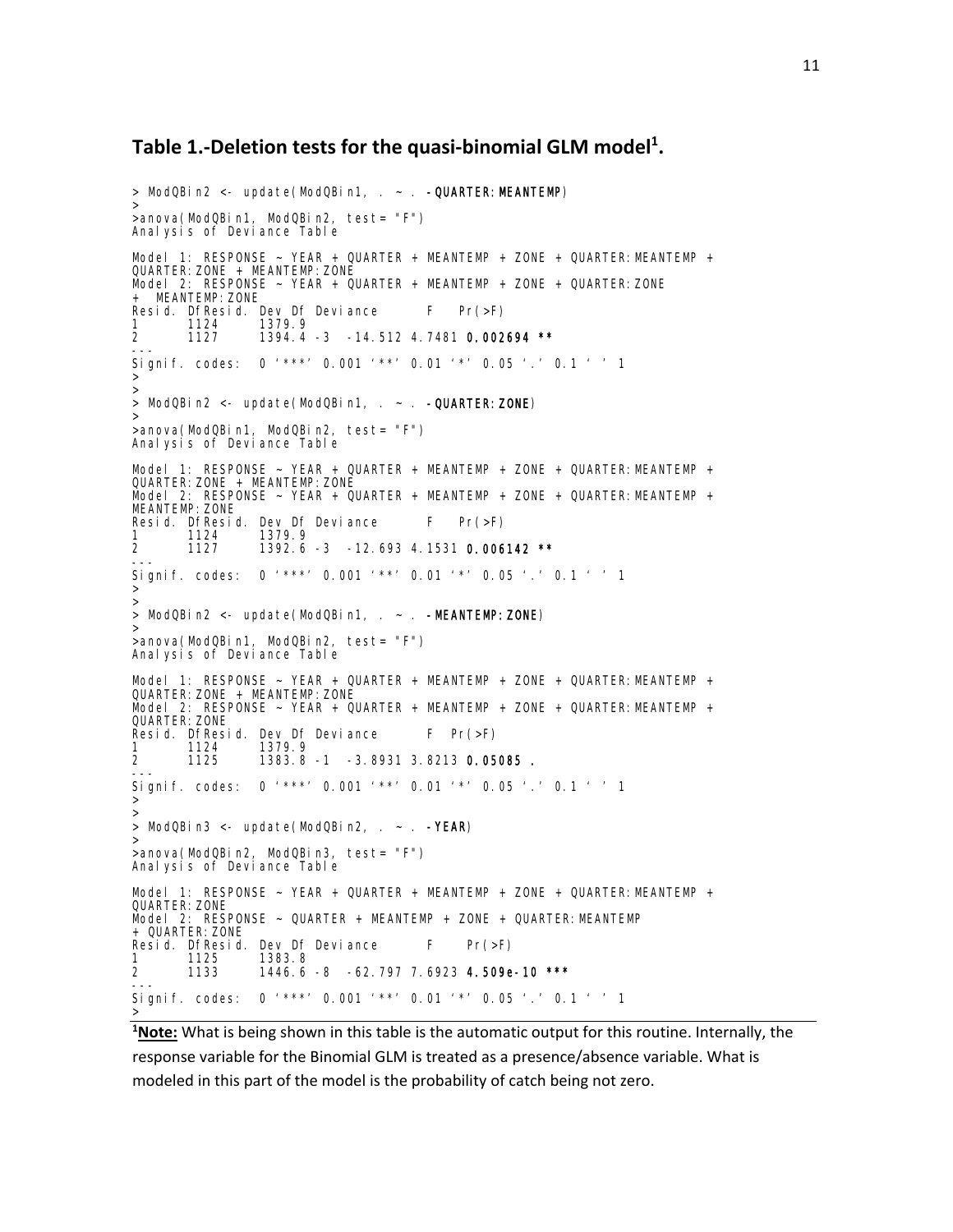# **Table 2.‐Deletion tests for the positive GLM (Lognormal)1 .**

```
> ModLognorm2 <- update(ModLognorm1, . ~ . - QUARTER: MEANTEMP)
> 
>anova(ModLognorm1, ModLognorm2, test= "F") 
Anal ysis of Deviance Table
Model 1: log(RESPONSE) ~ YEAR + QUARTER + MEANTEMP + ZONE + QUARTER: MEANTEMP +
QUARTER:ZONE + MEANTEMP:ZONE 
Model 2: log(RESPONSE) ~ YEAR + QUARTER + MEANTEMP + ZONE + QUARTER:ZONE + MEANTEMP:ZONE 
Resid. DfResid. Dev Df Deviance F Pr(>F)<br>1 649 204.14
        649 204.14<br>652 206.97
                 2 652 206.97 -3 -2.8274 2.9963 0.03018 *
--- 
Signif. codes: 0 '***' 0.001 '**' 0.01 '*' 0.05 '.' 0.1 ' ' 1 
>> 
> ModLognorm2 <- update(ModLognorm1, . ~ . - QUARTER: ZONE)
> 
>anova(ModLognorm1, ModLognorm2, test= "F") 
Analysis of Deviance Table 
Model 1: log(RESPONSE) ~ YEAR + QUARTER + MEANTEMP + ZONE + QUARTER:MEANTEMP + 
QUARTER:ZONE + MEANTEMP:ZONE 
Model 2: log(RESPONSE) ~ YEAR + QUARTER + MEANTEMP + ZONE + QUARTER:MEANTEMP + 
MEANTEMP:ZONE 
Resid. DfResid. Dev Df Deviance F Pr(>F) 
1 649 204.14 
2 652 206.12 -3 -1.9778 2.0959 0.09952 .
--- 
Signif. codes: 0 '***' 0.001 '**' 0.01 '*' 0.05 '.' 0.1 ' ' 1 
>>> ModLognorm3 <- update(ModLognorm2, . ~ . -MEANTEMP: ZONE)
>anova(ModLognorm2, ModLognorm3, test= "F") 
Analysis of Deviance Table 
Model 1: log(RESPONSE) ~ YEAR + QUARTER + MEANTEMP + ZONE + QUARTER:MEANTEMP + 
MEANTEMP: ZOÑE
Model 2: log(RESPONSE) ~ YEAR + QUARTER + MEANTEMP + ZONE 
+ QUARTER:MEANTEMP 
Resid. DfResid. Dev Df Deviance F Pr(>F)<br>1 652 206.12
1 652 206.12<br>2 653 207.16
                 2 653 207.16 -1 -1.0445 3.3039 0.06957 .
--- 
Signif. codes: 0 '***' 0.001 '**' 0.01 '*' 0.05 '.' 0.1 ' ' 1 
>><br>> ModLognorm4 <- update(ModLognorm3, . ~ . -ZONE)
>>anova(ModLognorm3, ModLognorm4, test= "F") 
Analysis of Deviance Table 
Model 1: log(RESPONSE) ~ YEAR + QUARTER + MEANTEMP + ZONE 
+ QUARTER:MEANTEMP 
Model 2: log(RESPONSE) ~ YEAR + QUARTER + MEANTEMP + QUARTER:MEANTEMP 
Resid. DfResid. Dev Df Deviance F Pr(>F) 
1 653 207.16 
2 654 218.03 -1 -10.865 34.249 7.675e-09 ***
--- 
Signif. codes: 0 '***' 0.001 '**' 0.01 '*' 0.05 '.' 0.1 ' ' 1 
>>> ModLognorm4 <- update(ModLognorm3, \sim \sim -YEAR)
>anova(ModLognorm3, ModLognorm4, test= "F")
Anal ysis of Deviance Table
Model 1: log(RESPONSE) ~ YEAR + QUARTER + MEANTEMP + ZONE + QUARTER:MEANTEMP 
Model 2: log(RESPONSE) ~ QUARTER + MEANTEMP + ZONE + QUARTER:MEANTEMP 
Resid. DfResid. Dev Df Deviance F Pr(>F) 
1 653 207.16 
2 661 214.24 -8 -7.0787 2.7891 0.004841 **
Signif. codes: 0 '***' 0.001 '**' 0.01 '*' 0.05 '.' 0.1 ' ' 1 
>
```
**1 Note:**The response variable for the Lognormal GLM is treated as a continuous variable.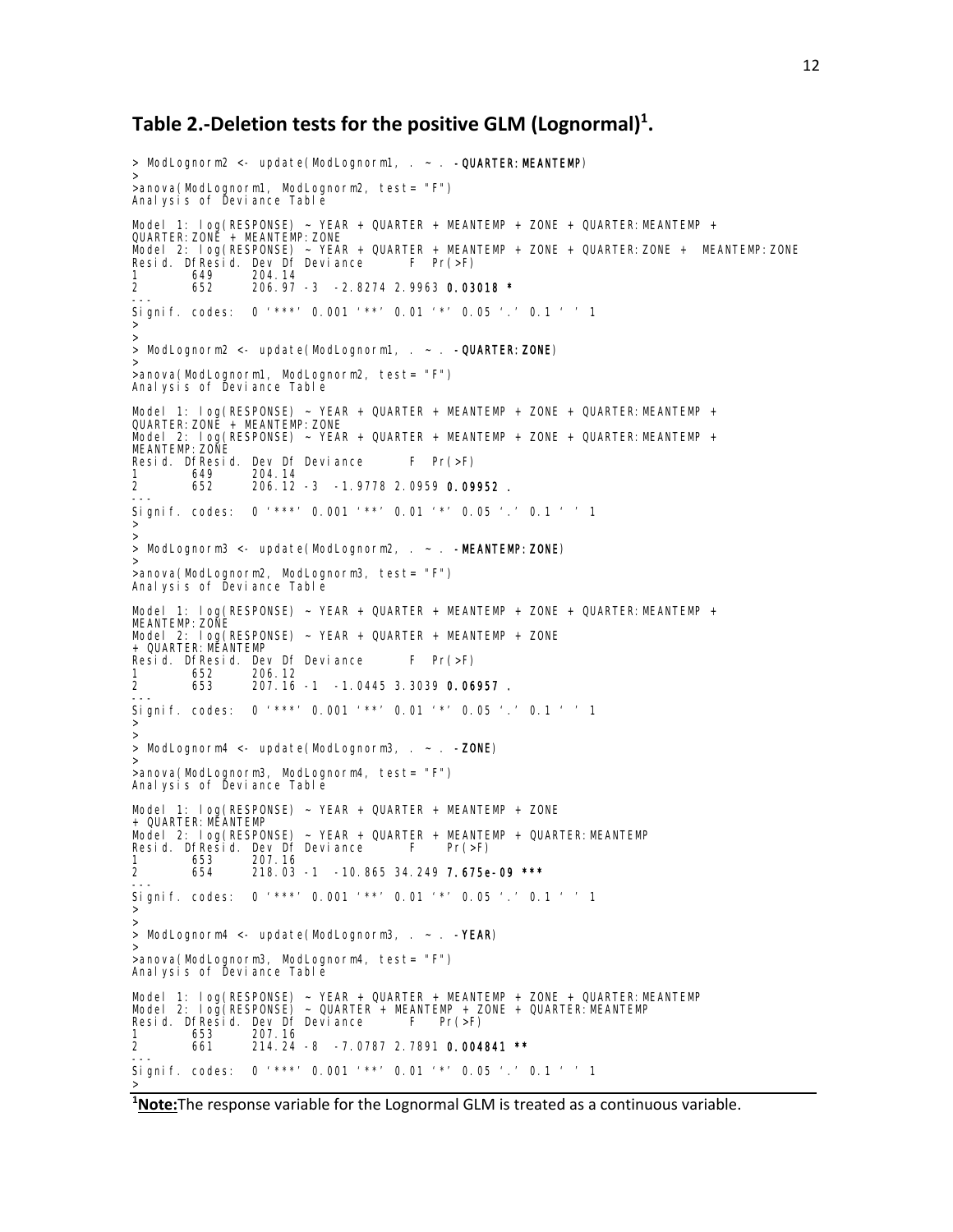## **Table 3.‐ Results of the delta‐Lognormal model fit.**

Lognormal distribution assumed for positive observations.

Formula for quasi‐binomial GLM: RESPONSE ~ YEAR + QUARTER + MEANTEMP + ZONE + QUARTER:MEANTEMP + QUARTER:ZONE

Formula for gaussian GLM:

RESPONSE ~ YEAR + QUARTER + MEANTEMP + ZONE + QUARTER:MEANTEMP

|      | index             | jack.mean          | jack.se            | jack.cv           |
|------|-------------------|--------------------|--------------------|-------------------|
| 2006 | 0.253049411618264 | 0.253051696677215  | 0.0517664468582902 | 0.204570508689355 |
| 2007 | 0.119516792032309 | 0.119517027350201  | 0.0203981294942961 | 0.17067166167564  |
| 2008 | 0.092401485052865 | 0.0924021205846411 | 0.0176309651471418 | 0.190808244446014 |
| 2009 | 0.177544680253138 | 0.177545650255557  | 0.0311649469434794 | 0.175532980763182 |
| 2010 | 0.13990322923433  | 0.139905471469418  | 0.0264182009901829 | 0.188831960025268 |
| 2011 | 0.201419582053638 | 0.201421367132468  | 0.0509040937462057 | 0.252726637734012 |
| 2012 | 0.324606815130658 | 0.324617795419286  | 0.0957985276865822 | 0.295121738734974 |
| 2013 | 0.155154357057024 | 0.15515612591302   | 0.0293375623970172 | 0.189086294149218 |
| 2014 | 0.191015600777476 | 0.191019283344254  | 0.0437745461261511 | 0.229167387103352 |
|      |                   |                    |                    |                   |

#### QUARTER

| 1 | 0.133803775808748 |  |
|---|-------------------|--|
|   |                   |  |

- 2 0.151907093791985
- 3 0.226076063167899
- 4 0.184303548614367

#### MEANTEMP

| н | 0.178811325643948 |
|---|-------------------|
|   |                   |
|   |                   |

L 0.168992482716388

#### ZONE

N 0.226761020423412 S 0.135581406019589

### V1

| AIC.binomial  | ΝA                |
|---------------|-------------------|
| AIC.lognormal | 532.916982035871  |
| sigma.mle     | 0.556054952140217 |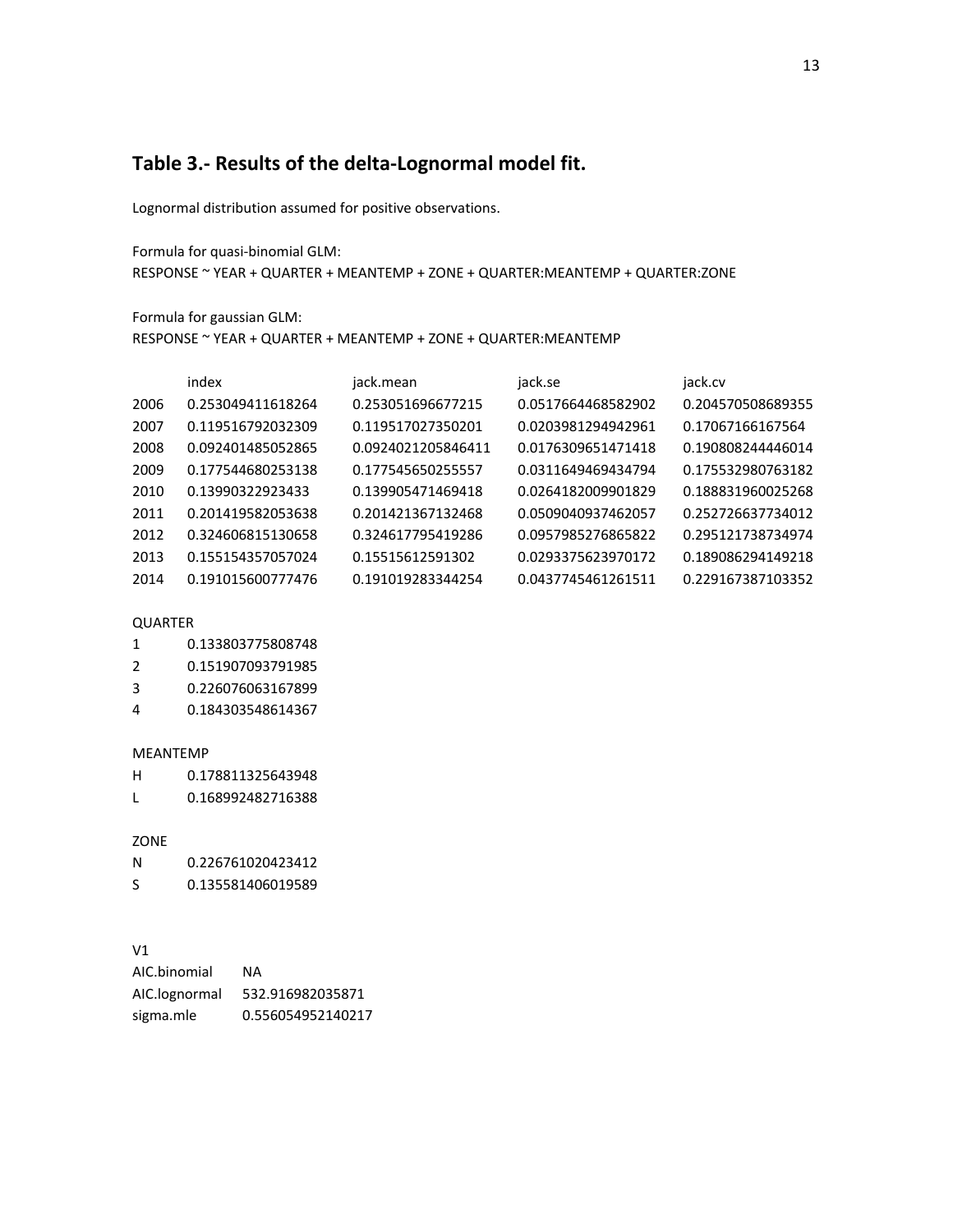**Table 4.‐ 95% confidence intervals of the estimated indices for the delta‐lognormal model and re‐scaled values.**

|      | <b>Estimated</b><br>index | LCI <sup>*</sup> | UCI <sup>*</sup> |
|------|---------------------------|------------------|------------------|
| 2006 | 0.253049412               | 0.151587176      | 0.354511647      |
| 2007 | 0.119516792               | 0.079536458      | 0.159497126      |
| 2008 | 0.092401485               | 0.057844793      | 0.126958177      |
| 2009 | 0.177544680               | 0.116461384      | 0.238627976      |
| 2010 | 0.139903229               | 0.088123555      | 0.191682903      |
| 2011 | 0.201419582               | 0.101647558      | 0.301191606      |
| 2012 | 0.324606815               | 0.136841701      | 0.512371929      |
| 2013 | 0.155154357               | 0.097652735      | 0.212655979      |
| 2014 | 0.191015601               | 0.105217490      | 0.276813711      |

\*Approximate 95% lower and upper confidence intervals.

|      | <b>Re-scaledindex</b> | $LCI^*$     | UCI*        |
|------|-----------------------|-------------|-------------|
| 2006 | 1.376422248           | 0.824534465 | 1.928310031 |
| 2007 | 0.650092686           | 0.432625984 | 0.867559387 |
| 2008 | 0.502603262           | 0.314637604 | 0.690568921 |
| 2009 | 0.965726205           | 0.633473278 | 1.297979132 |
| 2010 | 0.760981486           | 0.479334140 | 1.042628832 |
| 2011 | 1.095589957           | 0.552895815 | 1.638284099 |
| 2012 | 1.765647426           | 0.744328787 | 2.786966065 |
| 2013 | 0.843937584           | 0.531166604 | 1.156708563 |
| 2014 | 1.038999146           | 0.572313896 | 1.505684397 |

\*Approximate 95% lower and upper confidence intervals.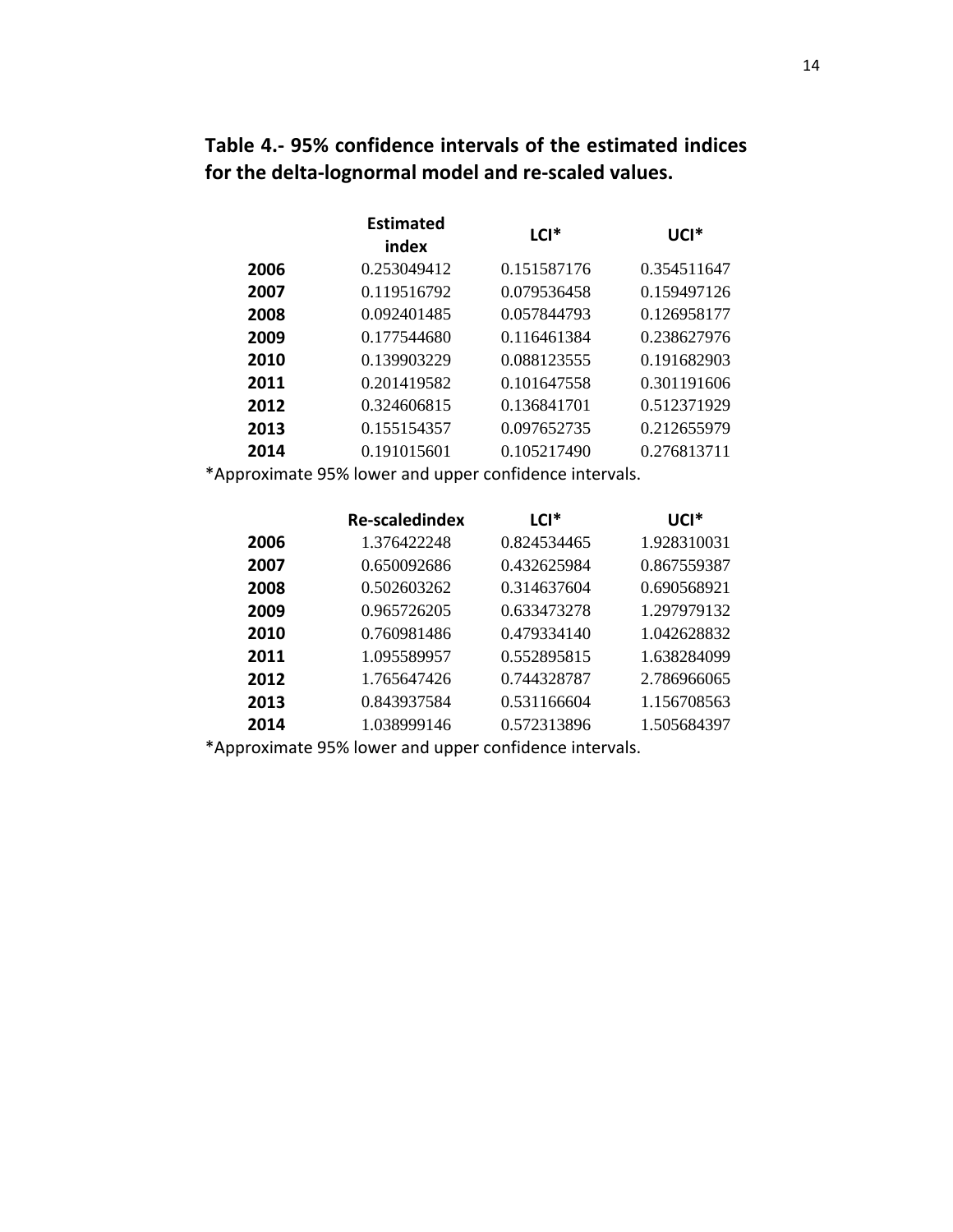

Figure 1.- The zones used in the analyses. Sets positive for shortfin mako are shown with a circle. Negative sets are shown by small triangles.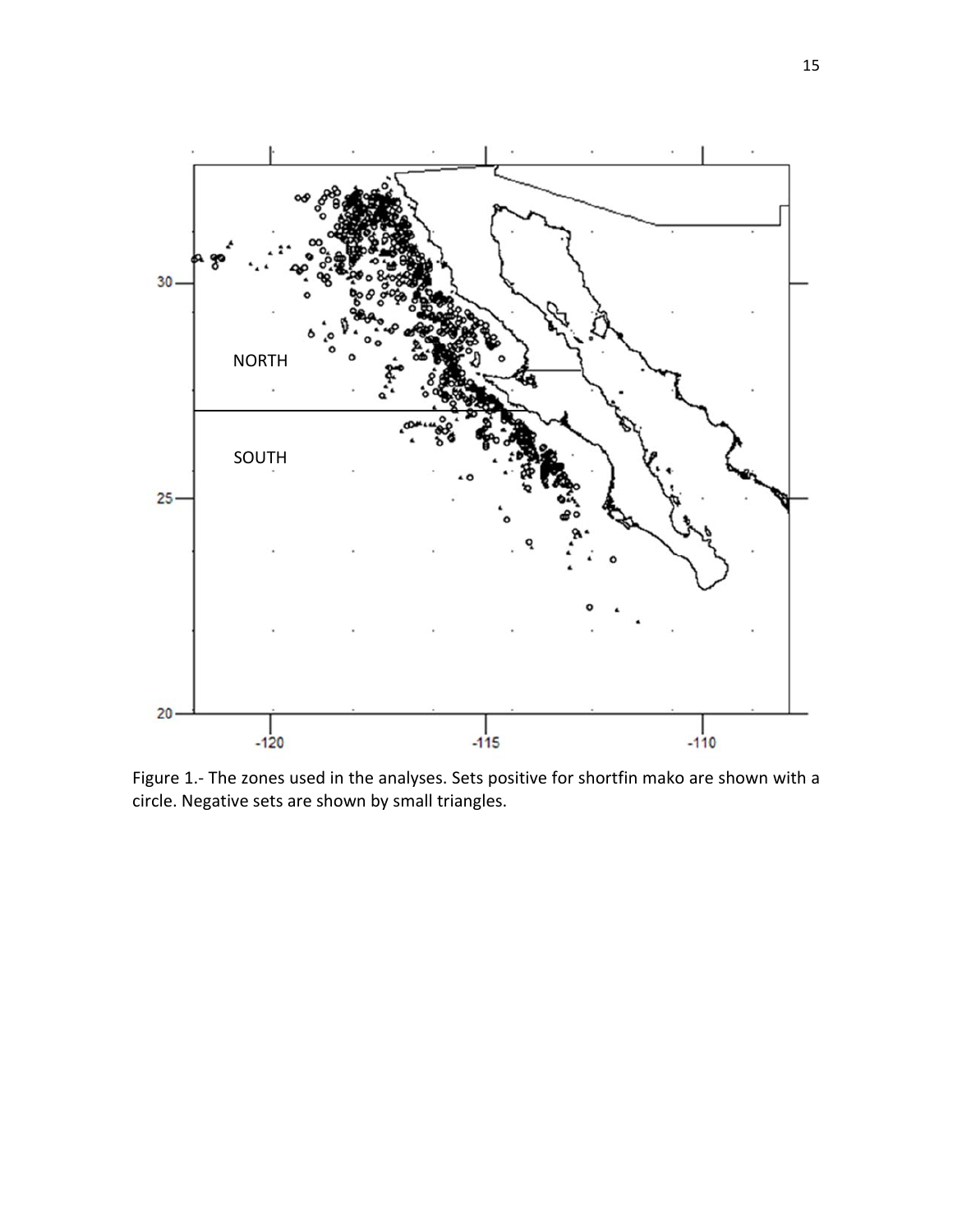

Figure 2.‐ Quasi‐Binomial, Positive and Combined indices for mako shark 2006‐2014.



Figure 3.‐ Relative abundance indices for shortfin mako with approximate 95% confidence intervals. Delta‐lognormal model for years 2006‐2014.